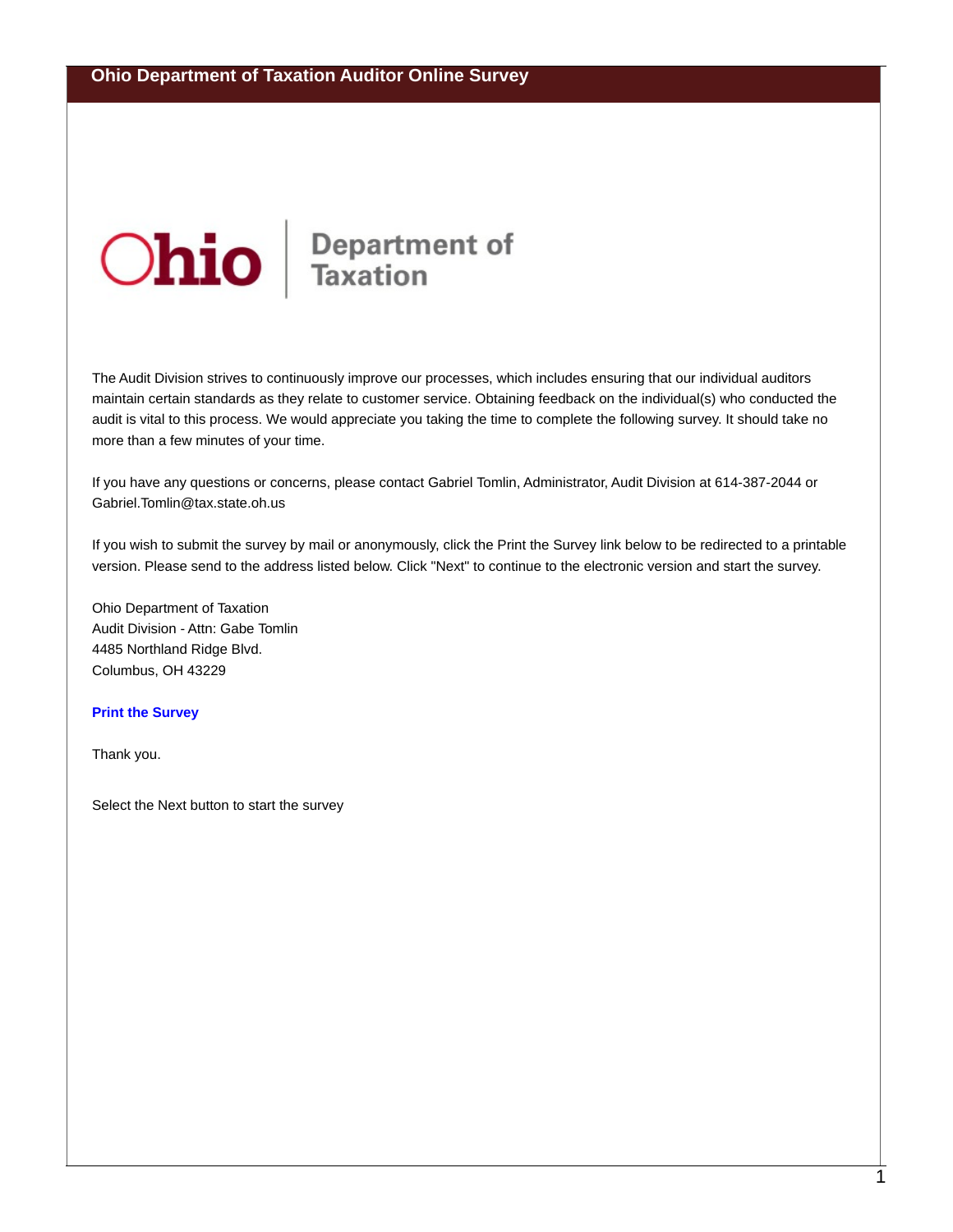In regards to the audit that was recently conducted on your company, please rate the auditor on the following categories:

# **1. Timeliness**

- Very Satisfied
- Somewhat Satisfied
- Neutral
- Somewhat Dissatisfied
- O Very Dissatisfied

#### **Comments**

# **2. Responsiveness**

- Very Satisfied
- Somewhat Satisfied
- $\bigcirc$  Neutral
- $\bigcap$  Somewhat Dissatisfied
- O Very Dissatisfied

#### Comments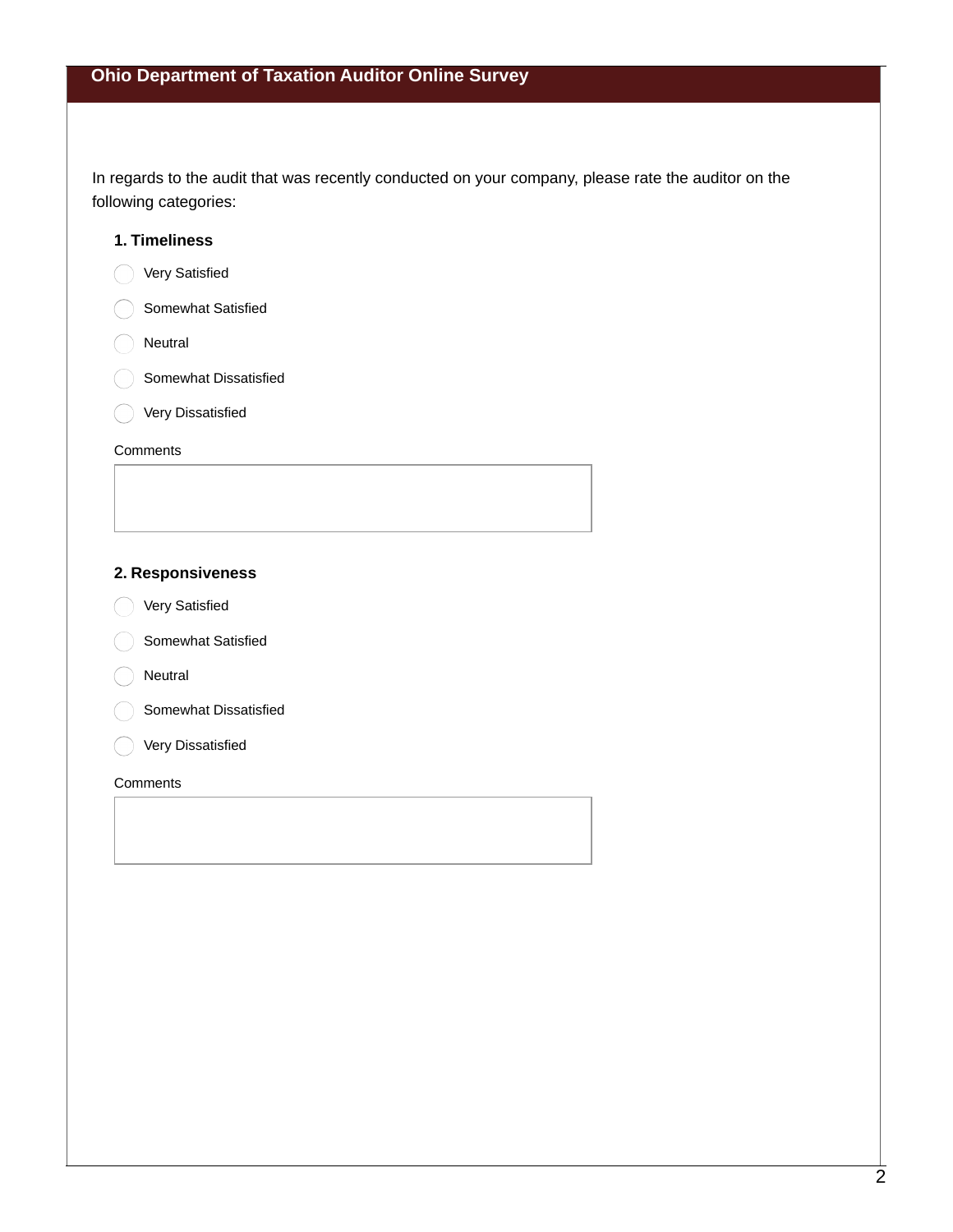# **3. Thoroughness**

- O Very Satisfied
- Somewhat Satisfied
- O Neutral
- $\bigcap$  Somewhat Dissatisfied
- O Very Dissatisfied

#### **Comments**

#### **4. Accuracy**

- Very Satisfied
- Somewhat Satisfied
- $\bigcap$  Neutral
- **Somewhat Dissatisfied**
- O Very Dissatisfied

#### **Comments**

# **5. Knowledge of tax laws**

- O Very Satisfied
- ( ) Somewhat Satisfied
- ( Neutral
- Somewhat Dissatisfied
- O Very Dissatisfied

#### **Comments**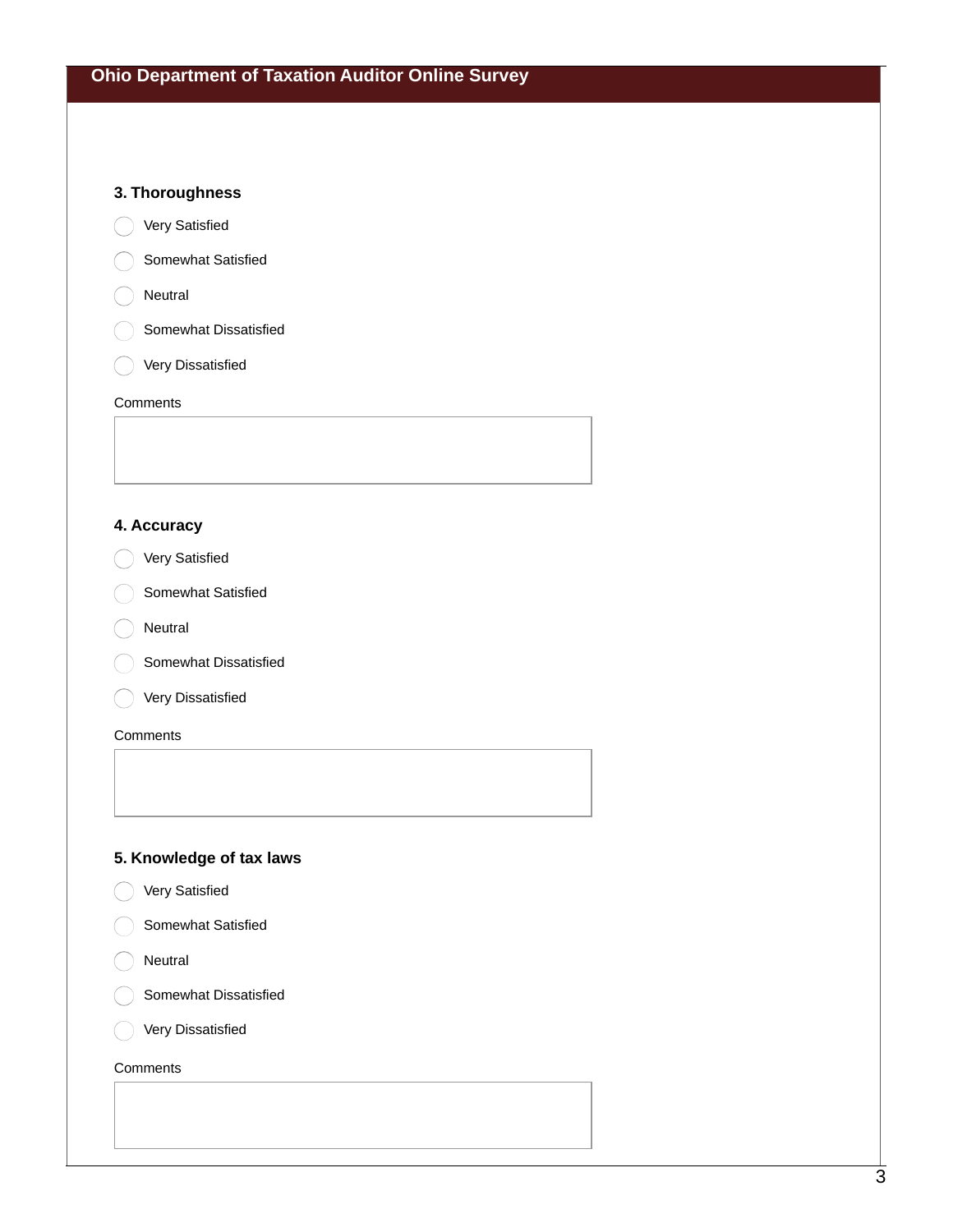### **6. Understanding of your business**

- O Very Satisfied
- Somewhat Satisfied
- O Neutral
- Somewhat Dissatisfied
- O Very Dissatisfied

#### **Comments**

#### **7. Professionalism**

- Very Satisfied
- Somewhat Satisfied
- Neutral
- **Somewhat Dissatisfied**
- O Very Dissatisfied

#### **Comments**

**\* 8. Did the auditor visit your business location to review documentation?**

- $\bigcirc$  Yes, and I felt the onsite visit was beneficial.
- Yes, but I felt the visit was unnecessary.
- $\bigcap$  No, I was not given the option and would have preferred an onsite visit.
- (C) No, an onsite visit was unnecessary.
- Other (Please see Comment field)

#### **Comments**